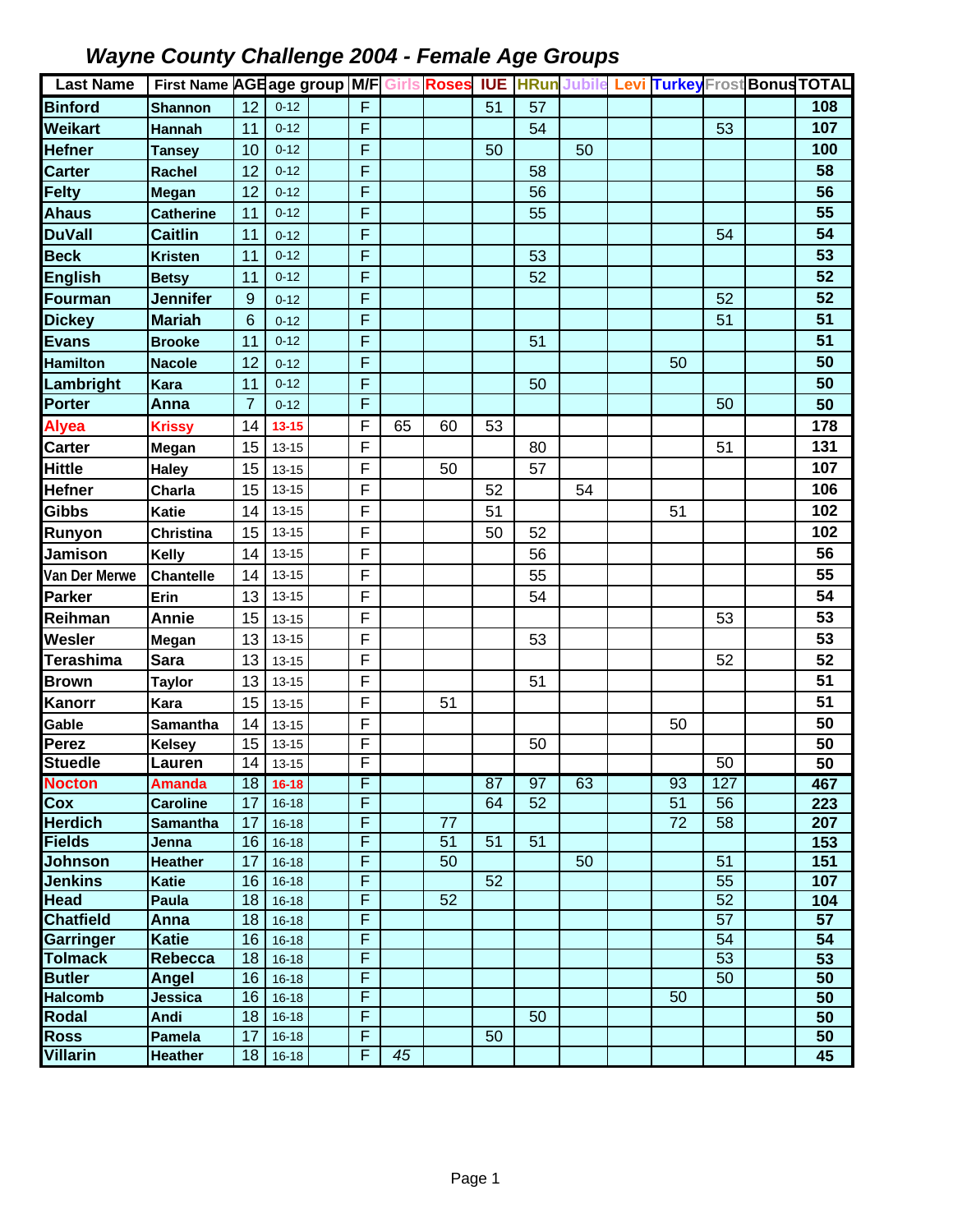| <b>Last Name</b>          | First Name AGE age group M/F Girls Roses IUE HRun Jubile Levi Turkey Frost Bonus TOTAL |                 |                |        |                 |    |                 |                 |    |    |                 |                  |    |                 |
|---------------------------|----------------------------------------------------------------------------------------|-----------------|----------------|--------|-----------------|----|-----------------|-----------------|----|----|-----------------|------------------|----|-----------------|
| Lindsay                   | <b>Adair</b>                                                                           | $\overline{20}$ | 19-24          | F      |                 |    | 75              |                 |    |    |                 | $\overline{118}$ |    | 193             |
| <b>Fields</b>             | Kari                                                                                   | 20              | 19-24          | F      |                 |    | $\overline{52}$ | 53              |    |    |                 | 64               |    | 169             |
| Haney                     | Carolyn                                                                                | 24              | 19-24          | F      |                 |    |                 | $\overline{52}$ |    |    |                 | 61               |    | 113             |
| <b>Tourville</b>          | <b>Brittany</b>                                                                        | 19              | 19-24          | F      |                 |    |                 | 67              |    |    |                 |                  |    | 67              |
| <b>Barlow</b>             | <b>Meredith</b>                                                                        | 19              | 19-24          | F      |                 |    |                 |                 |    |    |                 | 66               |    | 66              |
| <b>Robbins</b>            | Lydia                                                                                  | 22              | 19-24          | F      |                 |    |                 |                 |    |    |                 | 65               |    | 65              |
| <b>Muhrer</b>             | <b>Sarah</b>                                                                           | 22              | 19-24          | F      |                 |    |                 |                 |    |    |                 | 63               |    | 63              |
| <b>Salguero</b>           | Sophia                                                                                 | 19              | 19-24          | F      |                 |    |                 |                 |    |    |                 | 62               |    | 62              |
| <b>Sachs</b>              | <b>Brooke</b>                                                                          | 21              | 19-24          | F      |                 |    |                 |                 |    |    |                 | 60               |    | 60              |
| <b>McKown</b>             | Lauren                                                                                 | 20              | 19-24          | F      |                 |    |                 |                 |    |    |                 | 59               |    | 59              |
| <b>Einstein</b>           | Anna                                                                                   | 23              | 19-24          | F      |                 |    |                 |                 |    |    |                 | 58               |    | 58              |
| <b>Wynn</b>               | Andrea                                                                                 | 22              | 19-24          | F      |                 |    |                 |                 |    |    |                 | 57               |    | $\overline{57}$ |
| <b>Burgess</b>            | Sarah                                                                                  | 23              | 19-24          | F      | 56              |    |                 |                 |    |    |                 |                  |    | 56              |
| $\overline{\text{To}}$ th | <b>Kristim</b>                                                                         | 21              | 19-24          | F      |                 |    |                 |                 |    |    |                 | 56               |    | 56              |
| <b>Now</b>                | Anne                                                                                   | 24              | 19-24          | F      |                 |    |                 |                 |    |    |                 | 55               |    | 55              |
| Sandoval                  | <b>Natalie</b>                                                                         | 23              | 19-24          | F      |                 |    |                 | 55              |    |    |                 |                  |    | $\overline{55}$ |
| <b>Gebs</b>               | <b>Clarisse</b>                                                                        | $\overline{22}$ | 19-24          | F      |                 |    |                 |                 |    |    |                 | 54               |    | 54              |
| Perdue                    | Joni                                                                                   | 19              | 19-24          | F      |                 |    |                 | 54              |    |    |                 |                  |    | $\overline{54}$ |
| Weddle                    | Ashleigh                                                                               | 22              | 19-24          | F      |                 |    |                 |                 |    |    |                 | 53               |    | 53              |
| Wagner                    | <b>Elizabeth</b>                                                                       | 20              | 19-24          | F      |                 |    |                 |                 |    |    |                 | $\overline{52}$  |    | 52              |
| <b>Davis</b>              | Carrie                                                                                 | 24              | 19-24          | F      |                 |    | 51              |                 |    |    |                 |                  |    | 51              |
| Poppendeck                | Laura                                                                                  | 23              | 19-24          | F      |                 |    |                 | 51              |    |    |                 |                  |    | 51              |
| Young                     | Leigh                                                                                  | 23              | 19-24          | F      |                 |    |                 |                 |    |    |                 | 51               |    | 51              |
| <b>Miller</b>             | Amy                                                                                    | 24              | 19-24          | F      | 50              |    |                 |                 |    |    |                 |                  |    | 50              |
| Rankin                    | <b>Emily</b>                                                                           | 22              | 19-24          | F      |                 |    | 50              |                 |    |    |                 |                  |    | 50              |
| <b>Study</b>              | Ericka                                                                                 | 24              | 19-24          | F      |                 |    |                 |                 |    |    | 50              |                  |    | $\overline{50}$ |
| <b>Talbott</b>            | Candi                                                                                  | 19              | 19-24          | F      |                 |    |                 |                 | 50 |    |                 |                  |    | 50              |
| <b>Thomas</b>             | <b>Adriane</b>                                                                         | 24              | 19-24          | F      |                 |    |                 |                 |    |    |                 | 50               |    | 50              |
| <b>Toler</b>              | Lindsay                                                                                | 19              | 19-24          | F      |                 |    |                 | 50              |    |    |                 |                  |    | 50              |
| <b>Hengstler</b>          | <b>Sarah</b>                                                                           | 24              | 19-24          | F      | 45              |    |                 |                 |    |    |                 |                  |    | 45              |
| <b>Miller</b>             | <b>Allison</b>                                                                         | 19              | 19-24          | F      | $\overline{45}$ |    |                 |                 |    |    |                 |                  |    | 45              |
| <b>Dafler</b>             | <b>Michelle</b>                                                                        | 26              | 25-29          | F      | 50              | 52 | 55              | 52              | 50 | 50 | 50              | $\overline{55}$  | 47 | 461             |
| <b>Falcone</b>            | <b>Christina</b>                                                                       | 26              | $25 - 29$      | F      |                 |    |                 | 51              | 51 | 51 | 52              | 58               |    | 263             |
| <b>Lewis</b>              | <b>Jennifer</b>                                                                        | 29              | $25 - 29$      | F      |                 |    |                 |                 |    |    | $\overline{54}$ | 59               |    | 113             |
| <b>Hoeflinger</b>         | Kelli                                                                                  | 26              | 25-29          | F      |                 |    |                 |                 |    |    | 59              | $\overline{52}$  |    | 111             |
| Gaydosh                   | Anne                                                                                   | 27              | 25-29          | F      |                 | 53 | 57              |                 |    |    |                 |                  |    | 110             |
| George                    | <b>Sarah</b>                                                                           | 27              | 25-29          | F      |                 |    |                 |                 |    |    | 53              | 57               |    | 110             |
| <b>Watanabe</b>           | <b>Shizuko</b>                                                                         | 25              | 25-29          | F<br>F |                 | 50 |                 |                 |    |    | 60              |                  |    | 110             |
| <b>Fitzgibbons</b>        | <b>Heather</b>                                                                         | 26              | 25-29          | F      |                 | 51 | 56              | 50              |    |    |                 | 53               |    | 109             |
| <b>Anderson</b>           | <b>Susan</b>                                                                           | 27              | 25-29          | F      |                 |    |                 |                 |    |    | 58              |                  |    | 101<br>58       |
| Page<br><b>Schmitt</b>    | <b>Crystal</b><br>Jennifer                                                             | 26<br>26        | 25-29<br>25-29 | F      |                 |    |                 |                 |    |    | 57              |                  |    | 57              |
| <b>Hanan</b>              | <b>Erica</b>                                                                           | 25              | 25-29          | F      |                 |    |                 |                 |    |    | 56              |                  |    | 56              |
| <b>Tabor</b>              | <b>Kristina</b>                                                                        | 26              | 25-29          | F      |                 |    |                 |                 |    |    |                 | 56               |    | 56              |
| <b>Fowler</b>             | Lori                                                                                   | 27              | 25-29          | F      |                 |    |                 |                 |    |    | 55              |                  |    | 55              |
| <b>Toth</b>               | <b>Melissa</b>                                                                         | 29              | 25-29          | F      |                 |    |                 |                 |    |    |                 | 54               |    | 54              |
| Winchell                  | Jenni                                                                                  | 27              | 25-29          | F      |                 |    | 54              |                 |    |    |                 |                  |    | 54              |
| <b>Dickey</b>             | Amy                                                                                    | 25              | 25-29          | F      |                 |    | 53              |                 |    |    |                 |                  |    | $\overline{53}$ |
| Kean                      | <b>Kim</b>                                                                             | 25              | 25-29          | F      |                 |    | 52              |                 |    |    |                 |                  |    | 52              |
| <b>Bradbury</b>           | Andrea                                                                                 | 25              | 25-29          | F      |                 |    | $\overline{51}$ |                 |    |    |                 |                  |    | 51              |
| <b>McMahon</b>            | Laura                                                                                  | 28              | 25-29          | F      |                 |    |                 |                 |    |    | 51              |                  |    | 51              |
| <b>Rogers</b>             | Laora                                                                                  | 26              | 25-29          | F      |                 |    |                 |                 |    |    |                 | 51               |    | $\overline{51}$ |
| <b>Maisn</b>              | <b>Tracey</b>                                                                          | 27              | 25-29          | F      |                 |    | 50              |                 |    |    |                 |                  |    | 50              |
| <b>Martintoni</b>         | Janae                                                                                  | 25              | 25-29          | F      |                 |    |                 |                 |    |    |                 | 50               |    | 50              |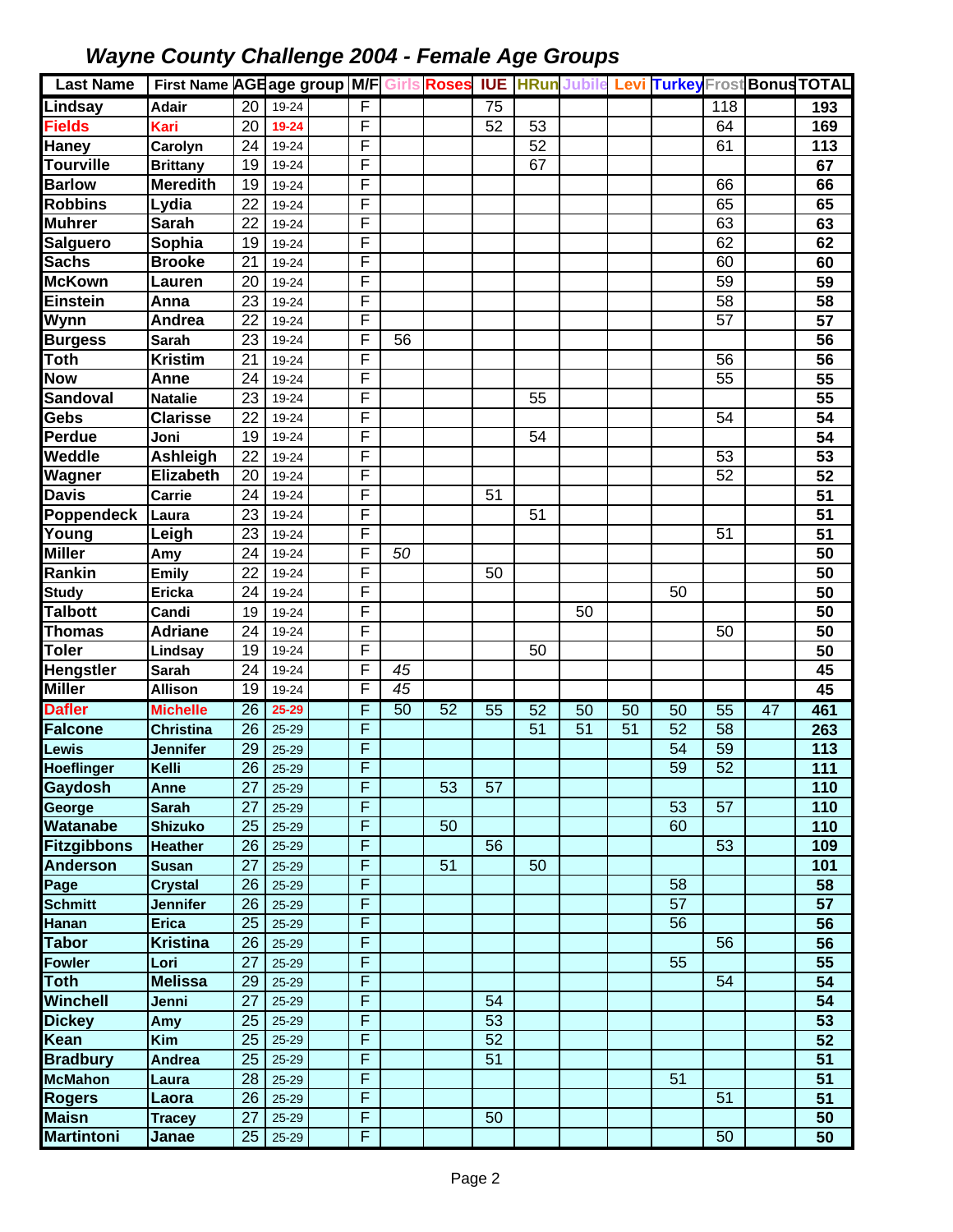| <b>Last Name</b>      | First Name AGEage group M/F Girls Roses IUE HRun Jubile Levi TurkeyFrost Bonus TOTAL |                 |       |                |                 |    |                 |                 |    |    |     |                 |    |                 |
|-----------------------|--------------------------------------------------------------------------------------|-----------------|-------|----------------|-----------------|----|-----------------|-----------------|----|----|-----|-----------------|----|-----------------|
| <b>Jones</b>          | Gina                                                                                 | $\overline{34}$ | 30-34 | $\overline{F}$ |                 |    |                 | 50              |    |    |     | 56              |    | 106             |
| <b>Fluhler</b>        | Dawn                                                                                 | 33              | 30-34 | F              |                 | 52 | 50              |                 |    |    |     |                 |    | 102             |
| <b>Morisen</b>        | Krista                                                                               | 33              | 30-34 | F              |                 | 50 |                 |                 |    |    | 50  |                 |    | 100             |
| <b>Max</b>            | Laura                                                                                | 33              | 30-34 | F              |                 |    |                 |                 |    |    | 83  |                 |    | 83              |
| <b>Root</b>           | <b>Tammy</b>                                                                         | 32              | 30-34 | F              |                 |    |                 |                 |    |    |     | 75              |    | $\overline{75}$ |
| <b>McCaol</b>         | Amee                                                                                 | 34              | 30-34 | F              |                 |    |                 |                 |    |    |     | 57              |    | 57              |
| <b>Michael</b>        | Lory                                                                                 | 34              | 30-34 | F              |                 |    |                 |                 |    |    |     | 55              |    | 55              |
| <b>Nelson</b>         | <b>Kris</b>                                                                          | 34              | 30-34 | $\overline{F}$ |                 |    |                 |                 |    |    |     | 54              |    | 54              |
| <b>Brand</b>          | Jill                                                                                 | 34              | 30-34 | F              |                 | 53 |                 |                 |    |    |     |                 |    | 53              |
| <b>Burk</b>           | <b>Kelly</b>                                                                         | 31              | 30-34 | F              |                 |    |                 |                 |    |    |     | 53              |    | 53              |
| Ferris                | Liz                                                                                  | 32              | 30-34 | F              |                 |    |                 |                 |    |    | 52  |                 |    | 52              |
| <b>Munn</b>           | <b>Melanie</b>                                                                       | 31              | 30-34 | F              |                 |    |                 |                 |    |    |     | 52              |    | $\overline{52}$ |
| <b>Allen</b>          | Jane                                                                                 | 30              | 30-34 | F              |                 |    |                 |                 |    |    |     | 51              |    | $\overline{51}$ |
| <b>Bowers</b>         | <b>Tracy</b>                                                                         | 33              | 30-34 | F              |                 |    |                 |                 |    |    | 51  |                 |    | 51              |
| <b>Khamis</b>         | <b>Liz</b>                                                                           | 33              | 30-34 | F              |                 | 51 |                 |                 |    |    |     |                 |    | 51              |
| <b>Nolan</b>          | Julie                                                                                | 30              | 30-34 | F              |                 |    |                 | 51              |    |    |     |                 |    | $\overline{51}$ |
| Fegter                | Jodi                                                                                 | 34              | 30-34 | F              |                 |    |                 |                 |    |    |     | 50              |    | 50              |
| Retherford            | Laura                                                                                | 30              | 30-34 | F              | 50              |    |                 |                 |    |    |     |                 |    | 50              |
| <b>Hill-Alexander</b> | Stephanie                                                                            | 33              | 30-34 | F              | $\overline{45}$ |    |                 |                 |    |    |     |                 |    | 45              |
| <b>Mertz</b>          | Pam                                                                                  | $\overline{36}$ | 35-39 | F              | 79              | 99 | 113             | 111             | 68 | 62 | 105 | 144             | 47 | 828             |
| <b>Stahl</b>          | <b>Aletha</b>                                                                        | 37              | 35-39 | F              | 73              | 90 | 101             | 88              |    | 60 | 64  | 92              |    | 568             |
| <b>Dick</b>           | <b>Debra</b>                                                                         | $\overline{36}$ | 35-39 | F              | 50              | 55 |                 | 51              | 50 |    | 50  | $\overline{52}$ |    | 308             |
| Catey                 | <b>Mary</b>                                                                          | 39              | 35-39 | F              | 52              | 56 | 56              | 54              | 52 |    |     |                 |    | 270             |
| <b>Dolehanty</b>      | <b>Cherie</b>                                                                        | 35              | 35-39 | F              | 51              |    |                 |                 |    |    | 51  | 56              |    | 158             |
| <b>Punzo</b>          | <b>Diana</b>                                                                         | 39              | 35-39 | F              |                 | 51 |                 | 53              |    |    |     | 54              |    | 158             |
| <b>Vatter</b>         | <b>Shannon</b>                                                                       | 36              | 35-39 | F              |                 | 54 | 53              |                 |    |    |     | $\overline{51}$ |    | 158             |
| Wilson                | Angi                                                                                 | 39              | 35-39 | F              |                 | 53 | $\overline{54}$ |                 |    |    |     |                 |    | 107             |
| <b>Poehlein</b>       | <b>Alison</b>                                                                        | 36              | 35-39 | F              |                 | 57 |                 |                 |    |    |     |                 |    | 57              |
| <b>Porter</b>         | <b>Kelly</b>                                                                         | 36              | 35-39 | F              |                 |    |                 |                 |    |    |     | 57              |    | 57              |
| <b>Breischaft</b>     | Rhonda                                                                               | 35              | 35-39 | F              |                 |    | 55              |                 |    |    |     |                 |    | 55              |
| <b>DuVall</b>         | <b>Karen</b>                                                                         | 39              | 35-39 | F              |                 |    |                 |                 |    |    |     | 55              |    | $\overline{55}$ |
| <b>Heron</b>          | <b>Marlene</b>                                                                       | 36              | 35-39 | F              |                 |    |                 |                 |    | 55 |     |                 |    | 55              |
| <b>Day</b>            | <b>Kelly</b>                                                                         | 39              | 35-39 | F              |                 |    |                 |                 |    |    | 53  |                 |    | 53              |
| <b>Newhouse</b>       | Lauren                                                                               | 36              | 35-39 | F              |                 |    |                 |                 |    |    |     | 53              |    | 53              |
| <b>Baumer</b>         | Renita                                                                               | 36              | 35-39 | F              |                 |    | 52              |                 |    |    |     |                 |    | 52              |
| <b>Owens</b>          | <b>Melissa</b>                                                                       | 35              | 35-39 | F              |                 | 52 |                 |                 |    |    |     |                 |    | $\overline{52}$ |
| <b>Rogers</b>         | Eden                                                                                 | 39              | 35-39 | F              |                 |    |                 | 52              |    |    |     |                 |    | 52              |
| <b>Senefeld</b>       | Julie                                                                                | 35              | 35-39 | F              |                 |    |                 |                 |    |    | 52  |                 |    | $\overline{52}$ |
| <b>Bane</b>           | <b>Gretchen</b>                                                                      | 39              | 35-39 | F              |                 |    | 51              |                 |    |    |     |                 |    | 51              |
| <b>Muller</b>         | <b>Peggy</b>                                                                         | 37              | 35-39 | F              |                 |    |                 |                 | 51 |    |     |                 |    | 51              |
| <b>Ahaus</b>          | <b>Jennifer</b>                                                                      | 38              | 35-39 | F              |                 |    |                 | 50              |    |    |     |                 |    | 50              |
| <b>Dickey</b>         | Paula                                                                                | 37              | 35-39 | F              |                 |    |                 |                 |    |    |     | 50              |    | 50              |
| Westray               | <b>Mary Ellen</b>                                                                    | 38              | 35-39 | F              |                 | 50 |                 |                 |    |    |     |                 |    | 50              |
| Yandl                 | Johna                                                                                | 37              | 35-39 | F              |                 |    | 50              |                 |    |    |     |                 |    | 50              |
| <b>Hale</b>           | <b>Kelly</b>                                                                         | $\overline{42}$ | 40-44 | F              | 50              | 53 | $\overline{51}$ | 50              | 50 | 50 | 50  | 50              | 47 | 451             |
| Cox                   | <b>Maggie</b>                                                                        | 42              | 40-44 | F              |                 |    | 57              | 55              | 57 | 58 | 53  | 55              |    | 335             |
| <b>Kalve</b>          | Keri                                                                                 | 41              | 40-44 | F              | 51              | 52 | 52              |                 |    | 51 | 51  | 51              |    | 308             |
| <b>Arnold</b>         | Laura                                                                                | 42              | 40-44 | F              | 54              |    | 56              | 51              |    |    | 52  |                 |    | 213             |
| Felty                 | <b>Mary</b>                                                                          | 44              | 40-44 | F              |                 | 54 |                 | $\overline{54}$ |    |    |     | 54              |    | 162             |
| <b>Wilde</b>          | <b>Polly</b>                                                                         | 43              | 40-44 | F              | 53              |    | 55              |                 |    |    |     |                 |    | 108             |
| Kulp                  | Shelly                                                                               | 40              | 40-44 | F              |                 | 51 |                 |                 |    |    |     | 52              |    | 103             |
| <b>Davis</b>          | <b>Kristy</b>                                                                        | 43              | 40-44 | $\overline{F}$ |                 | 50 | 50              |                 |    |    |     |                 |    | 100             |
| Schwendener-Holt      | <b>Mary</b>                                                                          | 41              | 40-44 | F              |                 |    | $\overline{58}$ |                 |    |    |     |                 |    | 58              |
| Haber                 | <b>Shelly</b>                                                                        | 41              | 40-44 | F              |                 |    |                 | 53              |    |    |     |                 |    | 53              |
|                       |                                                                                      |                 |       |                |                 |    |                 |                 |    |    |     |                 |    |                 |